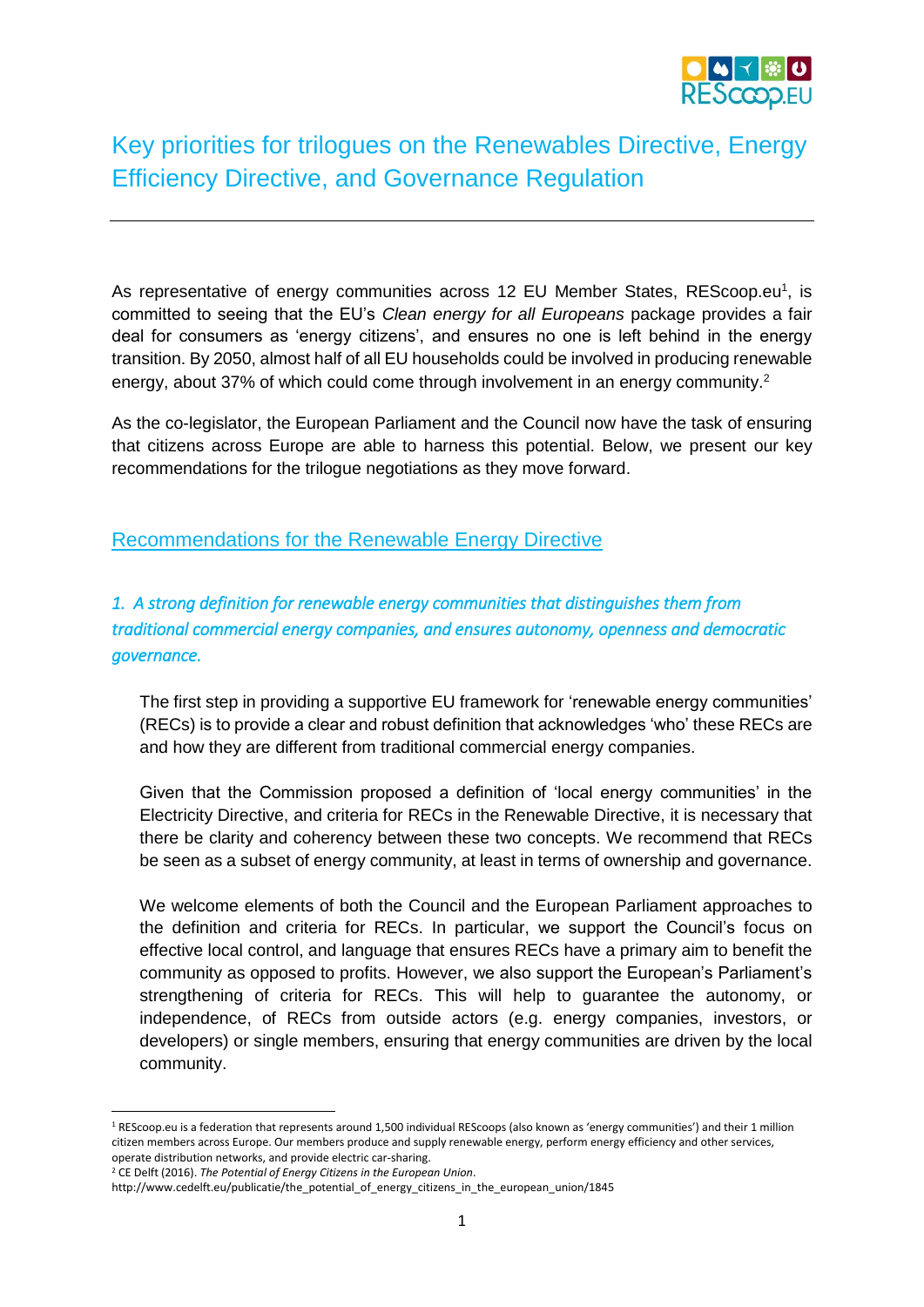

In general, we prefer the Parliament's criteria-based approach to RECs. By ensuring that a majority of board seats are reserved for local members, and providing that a majority of votes should be with local citizens or the local authority, independent local control can be maintained. Regardless of the final approach agreed upon by the co-legislator to define a REC, however, it should at least ensure the inclusion of the following elements:

- **The principle of 'autonomy'**, which is currently embodied in the European Parliament's proposals for REC criteria. This cooperative principle ensures that the community is controlled by members and shareholders participating as final users. Outside investors or undertakings (e.g. that finance or develop projects), or single members, must not have a controlling position within the board or be able to use the REC for their own benefit.
- **Democratic governance**, which provides for equal decision-making rights, irrespective of the amount invested by the member of the REC.

The definition should also promote public acceptance. There is a risk that under both the Council and Parliament approaches, smaller private developers and well financed investment clubs could exclude other citizens, which would be detrimental to public acceptance. Therefore, we recommend that the co-legislator include **the principle of 'openness'** in the definition/criteria for RECs, which provides that membership should be open to all persons as final, and in this case also local, users of the community's services that are willing to accept the responsibilities of membership. This principle is contained in the Council and European Parliament definitions of 'local/energy community' in the Electricity Directive, which is cross-referenced in the REC definitions of both the Council and the Parliament. For the sake of coherency, this principle should also be applied to the definition of RECs.

## *2. Provisions to provide enabling frameworks that promote participation in energy communities and in self-consumption should be maintained.*

While RECs have experienced growth in some Member States, very little is currently understood about them in other countries. Furthermore, in many Member States, policies and models of self-consumption are currently evolving (e.g. collective self-consumption), and many barriers to participation remain in place. Greater understanding of these barriers to participation in energy communities and self-consumption, and how to enable wider participation from groups such as vulnerable, low-income, and tenant consumers, is needed.

In both Article 21 on active customers and Article 22 on RECs, the European Parliament proposed that Member States should assess barriers to participation and develop enabling frameworks accordingly. While this is not something the Council considered in its General Approach, we encourage the co-legislator to agree on including these provisions in order to provide a strong basis for creating enabling frameworks for energy communities and self-consumption. These provisions will help Member States identify and get rid of existing barriers to participation, particularly for local authorities and low-income, vulnerable, and tenant consumers.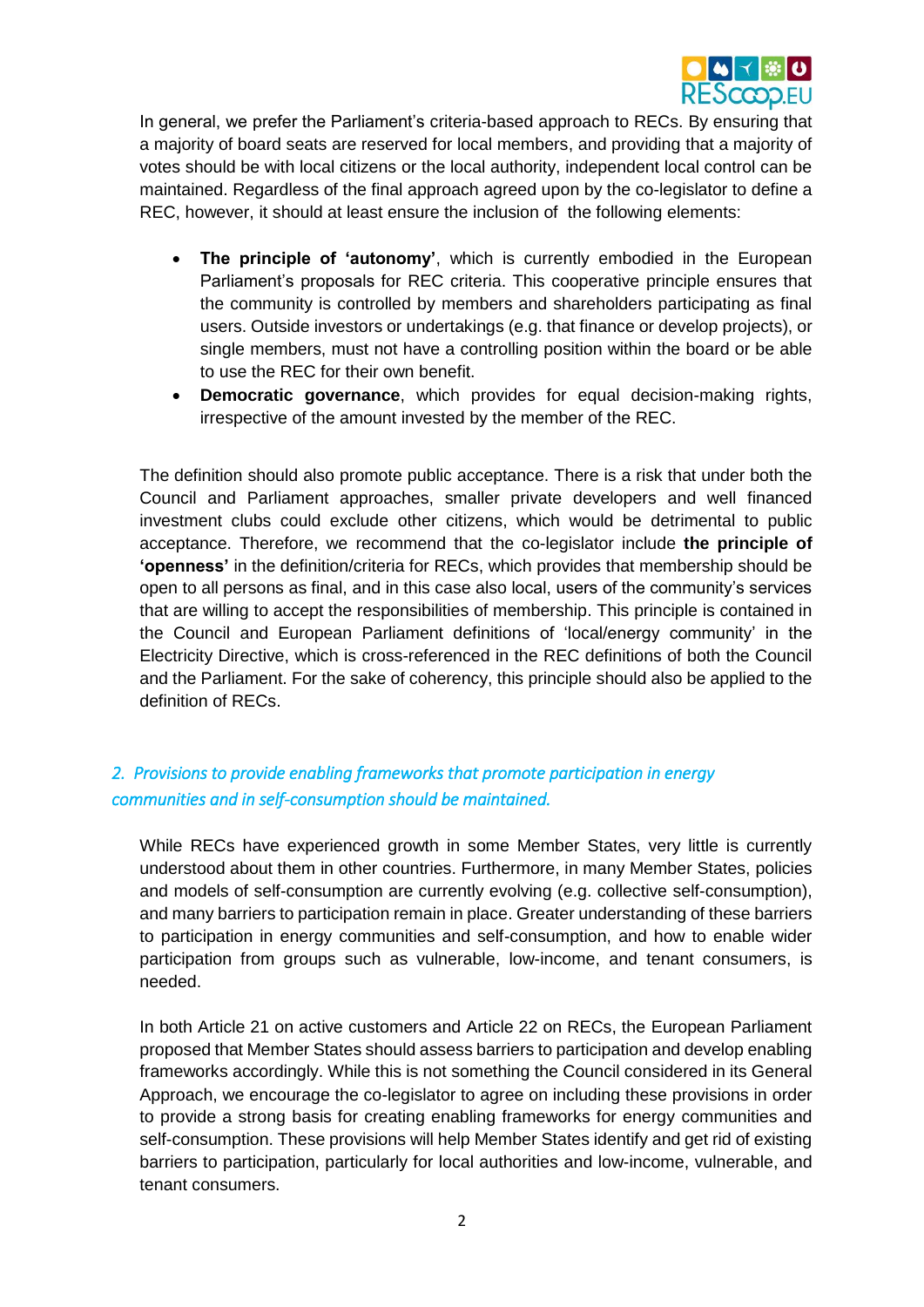

## *3. An equal playing field for participation of renewable energy communities in support schemes needs to be ensured.*

It is well known that auctions/tenders pose significant barriers to participation from smaller players.<sup>3</sup> RECs can compete successfully in tenders, particularly those that include criteria on local community benefits. However, young RECs are unable to spread higher risk across multiple projects, to finance sunk costs without certainty of success, or to meet high participation criteria.

The Parliament addressed this issue by establishing appropriate thresholds to exempt small actors from participating in tenders that are consistent with the current *Guidelines on state aid for environmental protection and energy*, providing a basis to use alternative procedures for RECs, and by providing useful guidance in the Recitals on how to facilitate participation of RECs in tenders. The resulting provisions give Member States flexibility in designing adequate measures to ensure RECs are not excluded from support schemes and competitive bidding processes. The co-legislator should maintain these provisions to ensure that adequate support schemes may be designed for RECs, and that they are not excluded due to the design of competitive bidding procedures.

#### *4. Self-consumers need a robust set of rights and a clear scope/definition.*

The Commission's proposal aimed to provide self-consumers, both individual and collective, with a set of rights that would provide a basis for the development of clear policy frameworks and regulatory certainty at national level. The Council's General Approach, however, would allow each Member State to put significant barriers in place (i.e. costs that are not network related such as taxes, levies, etc.) that would reduce the added value of such rights. Member States would also be able to limit self-consumption by defining it narrowly, and discriminate against households and small business self-consumers by treating them identically to larger energy companies.

The co-legislator needs to reach a balance that at the very least:

- maintains a right for small self-consumers to access the public grid;
- allows self-consumers to feed-in excess electricity to the grid for fair compensation based on its value – or cost – to the energy system;
- distinguishes household and small business self-consumers from traditional suppliers so that they are not encumbered by complex and overly burdensome administrative costs and requirements; and
- ensures that Member States cannot penalize or prevent self-consumption through imposing taxes, levies, etc. that are not cost reflective.

**<sup>.</sup>** <sup>3</sup> Ecofys (2013). *Design features of support schemes for renewable electricity, Task 2 report within the European Project "Cooperation* between EU MS under the Renewable Energy Directive and interaction with support schemes"; and IRENA (2015). Renewable Energy Auctions: A Guide to Design.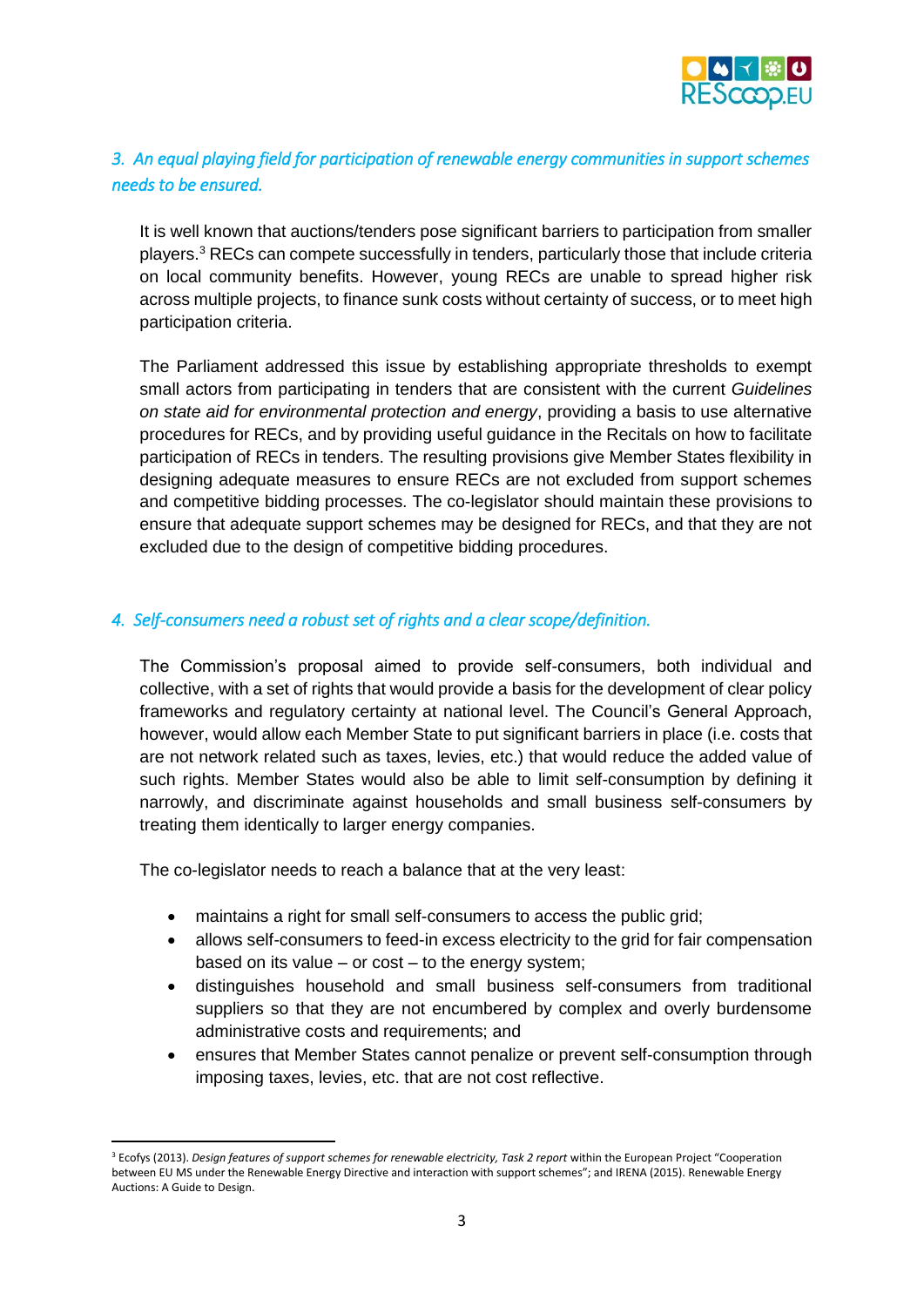

## *5. The potential value – not merely costs – of self-consumption to the energy system must be acknowledged in the remuneration self-consumers receive.*

RECs and self-consumers should cover their costs to the grid and to consumers, this is clear. However, with storage, demand response, digitalization and advanced metering systems, self-consumers not only have the opportunity to export excess renewable electricity to the grid – they can provide services that help the DSO operate the grid more cost-effectively in the long-term. Self-consumers need to be integrated in the market in a way that ensures they have a business case for investing in these technologies and are rewarded for easing the deployment of increasing amounts of variable renewable energy into the system. The key challenge is to identify different services and to calculate their benefit to the energy system, society and environment, so that the value of active customers is adequately acknowledged and that DSOs can recover adequate costs to safely operate the grid in the long-term.

The European Parliament included language that would provide a basis for assessing savings or costs of self-consumption, through a cost-benefit analysis conducted by the national energy regulator. This would input into the remuneration self-consumers receive, and also the network charges they would need to pay. This is a balanced and principlesbased approach whereby the national regulators develop a methodology for assessing the costs and benefits of different distributed energy resources, including self-consumption, to the grid, society and environment. We encourage the Council to remain open to this market-based approach so that the co-legislator may reach a balance between remunerating and incentivizing active customers while ensuring grids can be financed and that all consumers benefit.

## *6. Citizens need to have access to information and guidance on how to participate in REC projects*

We welcome the European Parliament's proposals to enhance informational rights for citizens and RECs in Articles 15, 16 and 18. In particular, we strongly support the proposal for single administrative contact points to have a distinct focus not just on self-consumers but also on RECs. Such a mechanism at national level is essential to provide dedicated support to local citizens that want to set up new RECs but are hindered from doing so due to the lack of technical information or guidance.

In Member States where dedicated contact points for RECs have been established to provide citizens with technical and financial advice, such as Scotland and Denmark, the benefits for RECs has been profound. We encourage the co-legislator to keep RECs as a distinct focus of single administrative contact points so that citizens from across the EU have a place to go for informational and technical support. This will have a positive impact in terms of helping RECs obtain necessary permits and grid connection, and to participate in support schemes, including competitive bidding procedures.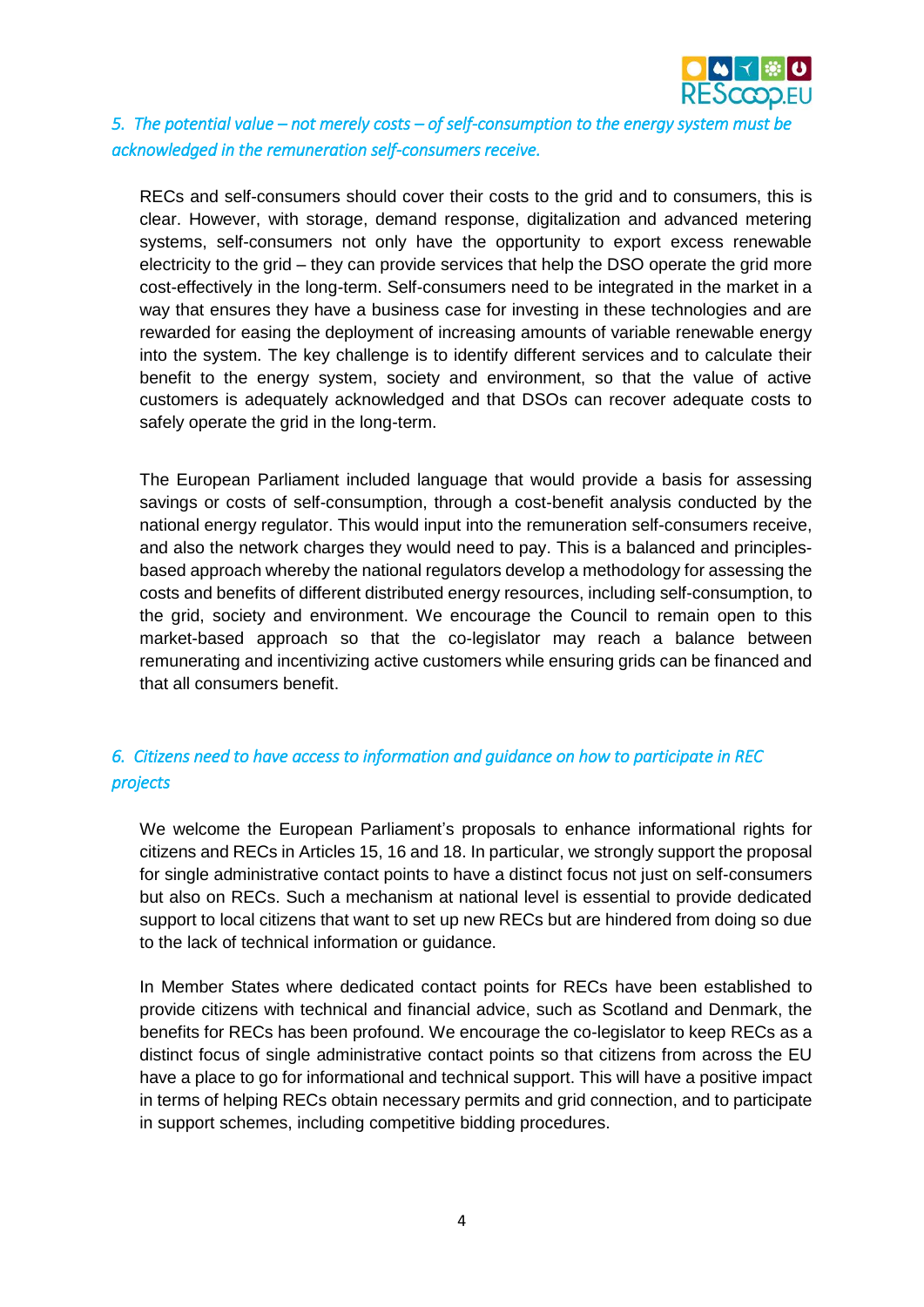

## *7. RECs should be entitled to access guarantees of origin without having to participate in auctions, while use of guarantees of origin for transparency should remain mandatory*

The current system of guarantees of origin (GOs) is not perfect – it allows significant greenwashing and must be improved to provide more transparency to consumers. Nevertheless, RECs, particularly producers that are also suppliers, rely on GOs to be able to prove to their member-customers that the electricity they consume, which they also own, is green.

The Council's position would be extremely damaging to RECs, allowing Member States to refrain from issuing them GOs, or worse – require RECs to purchase GOs through an auction if they benefit from a support scheme. Furthermore, it would make use of GOs for transparency optional, essentially getting rid of any additional value that GOs provide.

The European Parliament provides a much more balanced approach. Although it does not address the primary issue with GOs – that of transparency – it at least addresses the socalled 'double compensation' issue in a fair manner. We urge openness on the part of the Council to ensure that GOs do not become meaningless or prevent RECs from using GOs to provide transparency to their customer-members.

## Recommendations for the Governance Regulation

## *8. 2030 objectives/trajectories for RES production by cities, self-consumers and renewable energy communities (both planning and reporting) should be maintained*

National energy and climate plans (NECPs) will help provide transparency to citizens, energy communities and cities how they can help drive the energy transition. The development of specific objectives and trajectories for 2030 on renewable energy production by energy communities, self-consumers and cities will help provide policy and investment certainty for these actors. We encourage the co-legislator to maintain the language adopted by the Parliament that would require the development of specific 2030 objectives for energy citizens.

## *9. The Governance Regulation needs to support the role of energy communities in addressing vulnerable and low-income consumers, including through energy efficiency*

Many RECs aim to achieve an equilibrium between consumption and renewable production through achieving energy savings and energy solidarity. Existing RECs encourage responsible investments by members so that they can save money on their energy bills (kilowatt/hours), particularly vulnerable and low-income households. Often using nearby or onsite renewable energy installations as a means to generate revenue, a number of RECs incorporate explicit aims to facilitate participation by tenants and those that are experiencing energy poverty.